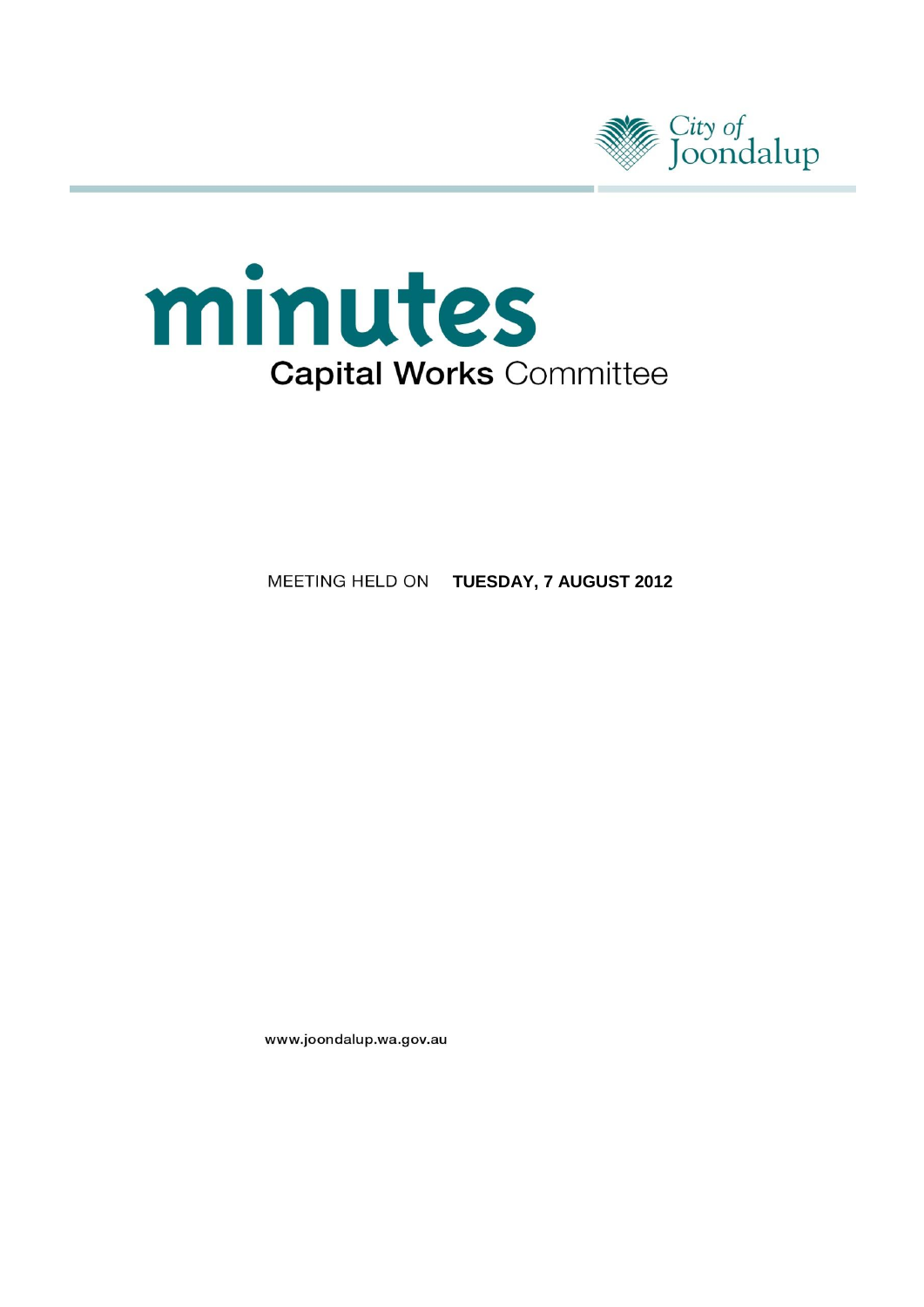# **TABLE OF CONTENTS**

| ltem No        | <b>Title</b>                                                                   |    |
|----------------|--------------------------------------------------------------------------------|----|
|                | Declaration of Opening                                                         | 3  |
|                | Apologies/Leave of absence                                                     | 3  |
|                | <b>Confirmation of Minutes</b>                                                 | 4  |
|                | Announcements by the Presiding Member without discussion                       | 4  |
|                | Declarations of Interest                                                       | 4  |
|                | Identification of matters for which the meeting may sit behind<br>closed doors | 4  |
|                | <b>Petitions and Deputations</b>                                               | 4  |
|                | Reports                                                                        | 5  |
| 1              | Consultation Results - Broadbeach and Flinders Parks                           | 5  |
| $\overline{2}$ | Capital Works Activities and Project Reporting for 2012/13                     | 14 |
|                | Motions of which previous notice has been given                                | 18 |
|                | Requests for Reports for future consideration                                  | 18 |
|                | Closure                                                                        | 18 |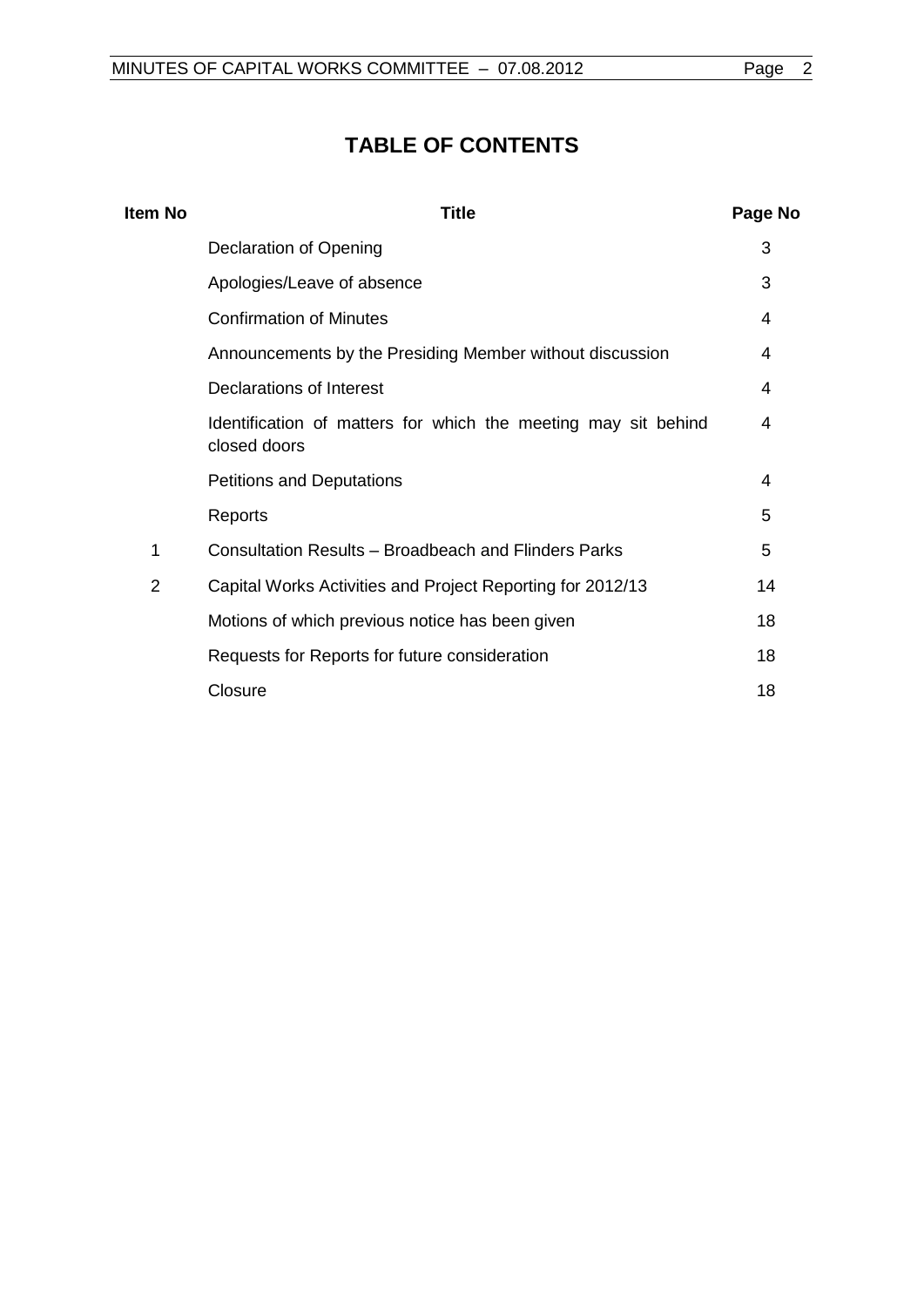# **CITY OF JOONDALUP**

# **MINUTES OF THE CAPITAL WORKS COMMITTEE MEETING HELD IN CONFERENCE ROOM 2, JOONDALUP CIVIC CENTRE, BOAS AVENUE, JOONDALUP ON TUESDAY, 7 AUGUST 2012.**

# **ATTENDANCE**

#### **Committee Members:**

| Cr Tom McLean, JP     | <b>Presiding Member</b>        |
|-----------------------|--------------------------------|
| Mayor Troy Pickard    |                                |
| Cr Geoff Amphlett, JP | <b>Deputy Presiding Member</b> |
| Cr Brian Corr         |                                |
| Cr Teresa Ritchie     |                                |

#### **Observers:**

Cr John Chester Cr Russ Fishwick, JP

#### **Officers:**

| Mr Mike Tidy        | <b>Director Corporate Services</b>             |
|---------------------|------------------------------------------------|
| Mr Charlie Reynolds | <b>Acting Director Infrastructure Services</b> |
| Mrs Lesley Taylor   | Governance Officer                             |

# <span id="page-2-0"></span>**DECLARATION OF OPENING**

The Presiding Member declared the meeting open at 5.47pm.

# <span id="page-2-1"></span>**APOLOGIES/LEAVE OF ABSENCE**

#### **Apologies**

Cr Christine Hamilton-Prime. Cr Philippa Taylor.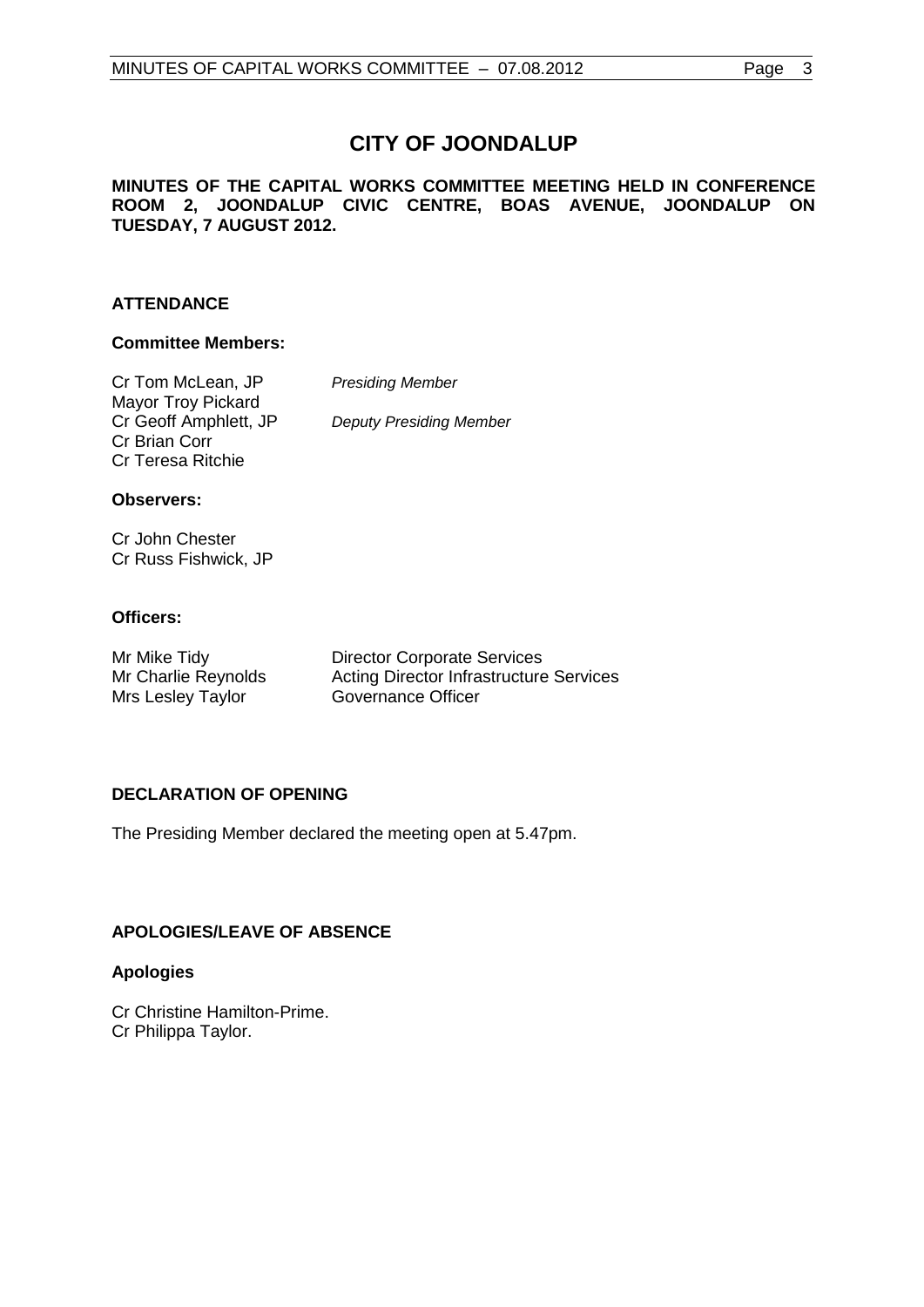# <span id="page-3-0"></span>**CONFIRMATION OF MINUTES**

#### MINUTES OF THE CAPITAL WORKS COMMITTEE MEETING HELD ON 3 JULY 2012

**MOVED Mayor Pickard, SECONDED Cr Corr that the minutes of the meeting of the Capital Works Committee held on 3 July 2012 be confirmed as a true and correct record.**

#### **The Motion was Put and CARRIED (5/0)**

**In favour of the Motion:** Cr McLean, Mayor Pickard, Crs Amphlett, Corr and Ritchie.

#### <span id="page-3-1"></span>**ANNOUNCEMENTS BY THE PRESIDING MEMBER WITHOUT DISCUSSION**

Nil.

# <span id="page-3-2"></span>**DECLARATIONS OF INTEREST**

Nil.

#### <span id="page-3-3"></span>**IDENTIFICATION OF MATTERS FOR WHICH THE MEETING MAY SIT BEHIND CLOSED DOORS**

In accordance with Clause 76 of the City's *Standing Orders Local Law 2005*, this meeting was not open to the public.

#### **PETITIONS AND DEPUTATIONS**

Nil.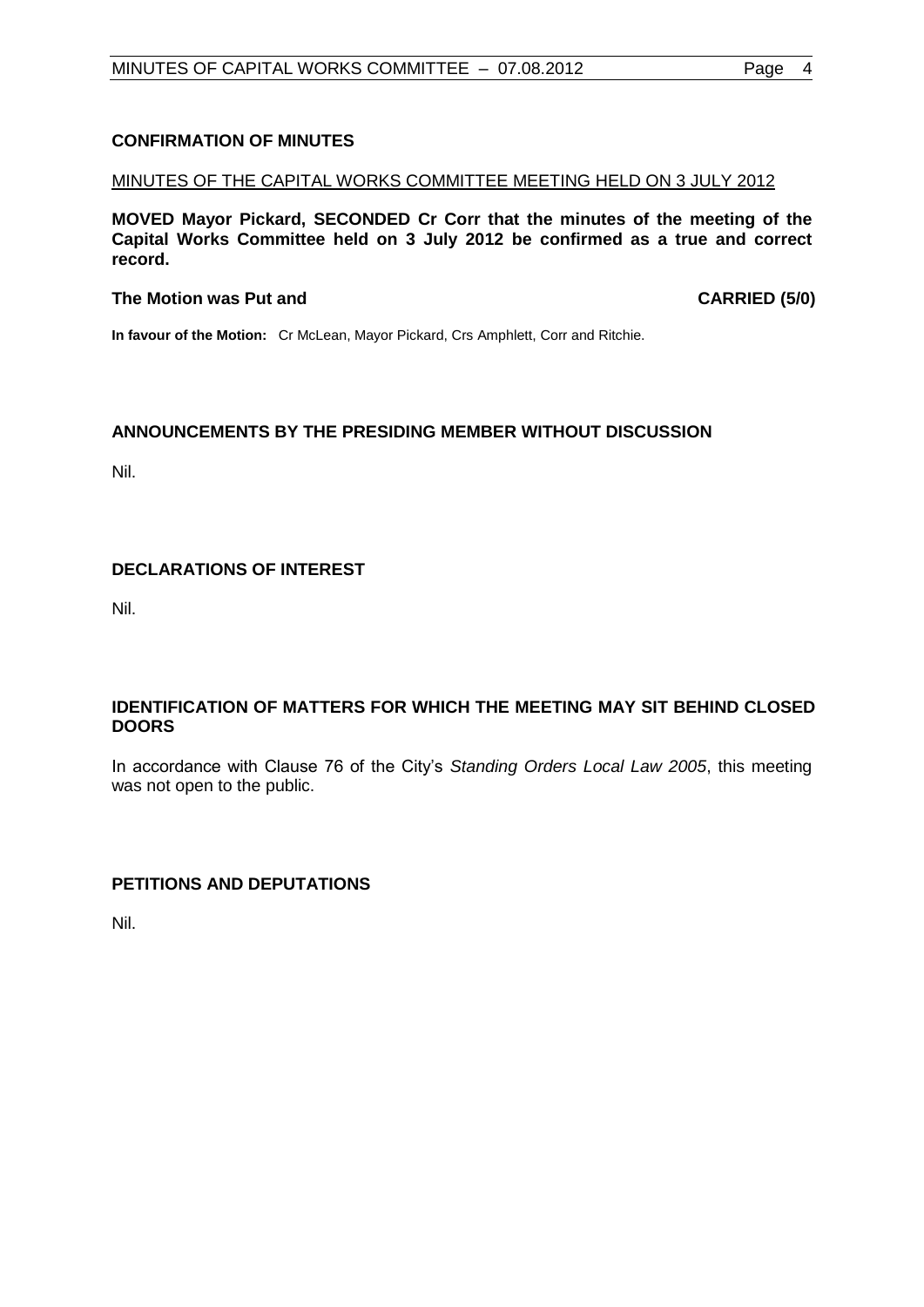<span id="page-4-0"></span>**REPORTS**

<span id="page-4-1"></span>

|                                                                                                                                                                                                                                      | <b>CONSULTATION RESULTS - BROADBEACH AND</b> |  |
|--------------------------------------------------------------------------------------------------------------------------------------------------------------------------------------------------------------------------------------|----------------------------------------------|--|
| South-West                                                                                                                                                                                                                           |                                              |  |
| Mr Charlie Reynolds<br>Infrastructure Services                                                                                                                                                                                       |                                              |  |
| 102496, 75521, 101515, 01525, 09146, 06171, 10273                                                                                                                                                                                    |                                              |  |
| <b>ATTACHMENTS:</b><br>Attachment 1<br>Map of Broadbeach and Flinders Parks<br>Broadbeach and Flinders Parks Community<br>Attachment 2<br><b>Consultation Outcomes</b><br>Broadbeach and Flinders Parks Path network<br>Attachment 3 |                                              |  |
|                                                                                                                                                                                                                                      | <b>FLINDERS PARKS</b>                        |  |

#### **PURPOSE**

To present the outcomes of a recent consultation process regarding the future planning of Broadbeach and Flinders Parks.

#### **EXECUTIVE SUMMARY**

Broadbeach and Flinders Parks are well-utilised adjoining reserves within the suburb of Hillarys that are classified as a Local Park and Local Open Space, respectively, under the City's Parks and Public Open Spaces Classification Framework. They currently contain a community centre and an assortment of park and play equipment that facilitate active and passive activities such as walking, training, dog exercising, picnicking and organised sports.

Since 2008, many requests for infrastructure upgrades and operational improvements at Broadbeach and Flinders Parks have been received by the City from local residents and a local community group. Whilst several forms of remedial works and operational requests have been implemented within the parks during this period, more significant capital works items are yet to be considered by the City.

In order to inform a holistic approach to the maintenance and planning of the parks, the City undertook a community consultation process in March and April of this year to identify current local uses for the parks and potential priorities for their future development.

The outcomes of the consultation process revealed support for an improved path network, playgrounds, seating, lighting and landscaping enhancements. Operational issues such as algal problems within the existing lakes and responsible dog ownership matters were also highlighted through the consultation.

To address these matters, the City proposes to proceed with the planned works within the current five year Capital Works Program and list for consideration new capital works identified during the community consultation following further design and scope definition.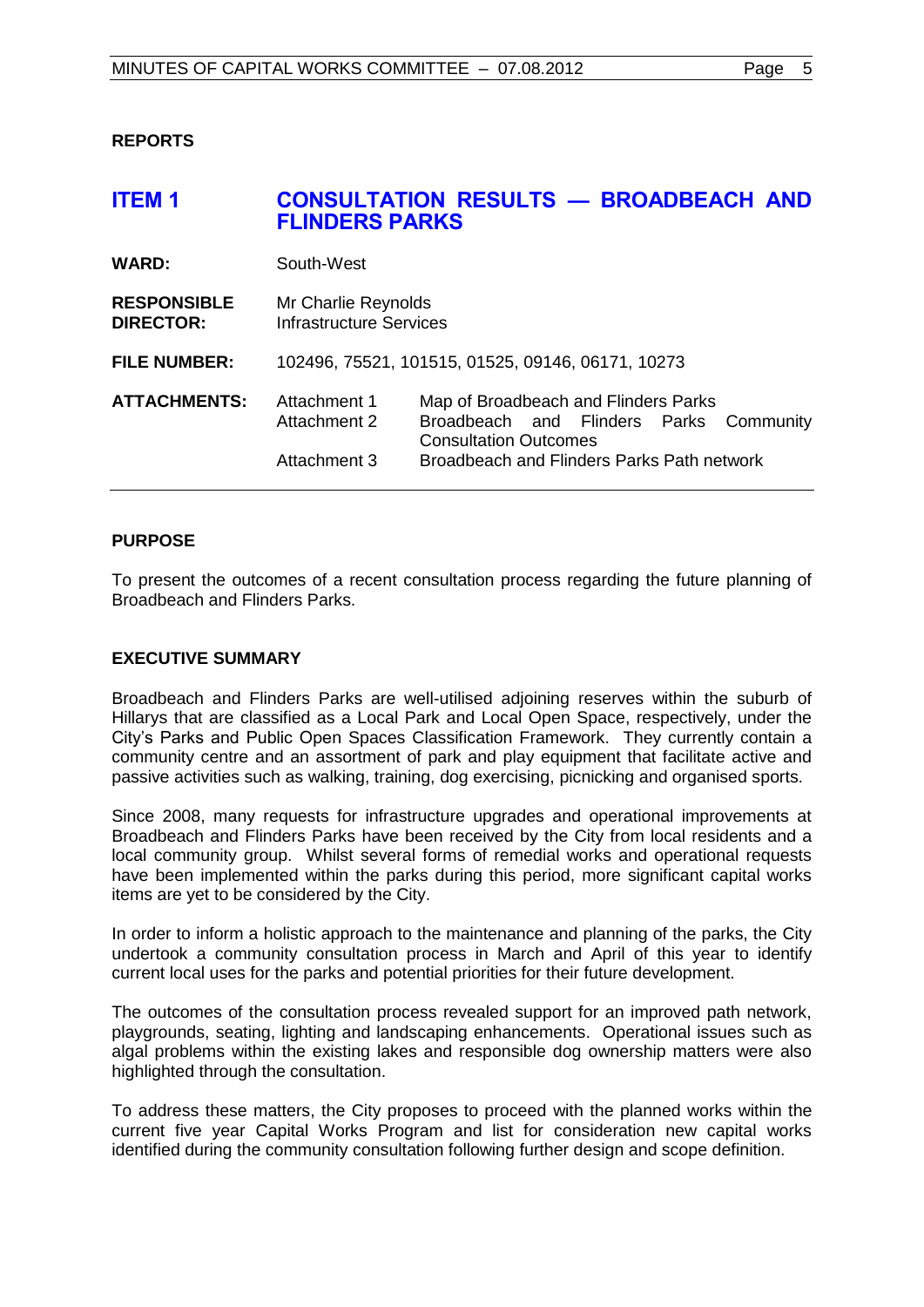# **BACKGROUND**

#### **History of Parks**

Broadbeach and Flinders Parks were gazetted in 1995 as part of a new coastal subdivision development within the suburb of Hillarys. The City's management order for the parks is dated 23 May 2000 although the City undertook works on the parks prior to the management order. The parks were designed as an adjoining north-south linear park, comprising of an active reserve and clubrooms at its southern end and passive recreational parklands through the central and northern areas. (Attachment 1 refers).

The parks currently contain many features, as described below:

Broadbeach Park (north):

- Man-made lake system;
- Lake viewing platform;
- Irrigated grassed areas;
- Landscaped trees and shrubs;
- One x barbeque;
- Two x picnic shelters;
- One x combo playground unit;
- One x basketball pad and hoop;
- Five x park benches; and
- 15 x on-street parking bays.

Flinders Park (centre and south):

- Three x man-made lake systems with fountains;
- Irrigated grassed areas;
- Landscaped trees and shrubs;
- Bollard and path lighting;
- Flinders Park Community Centre;
- Sports field with floodlighting;
- Cricket practice nets;
- Cricket wicket;
- Five x park benches;
- Two x combo playground units and four free standing play equipment items; and
- Two x car parks (24 bays and 28 bays).

The age of the infrastructure within the parks varies from over 10 years to more recent additions and replacements over the past few years. It is acknowledged that some existing infrastructure is due for upgrading or replacement, particularly with regard to ageing lighting infrastructure within the parks.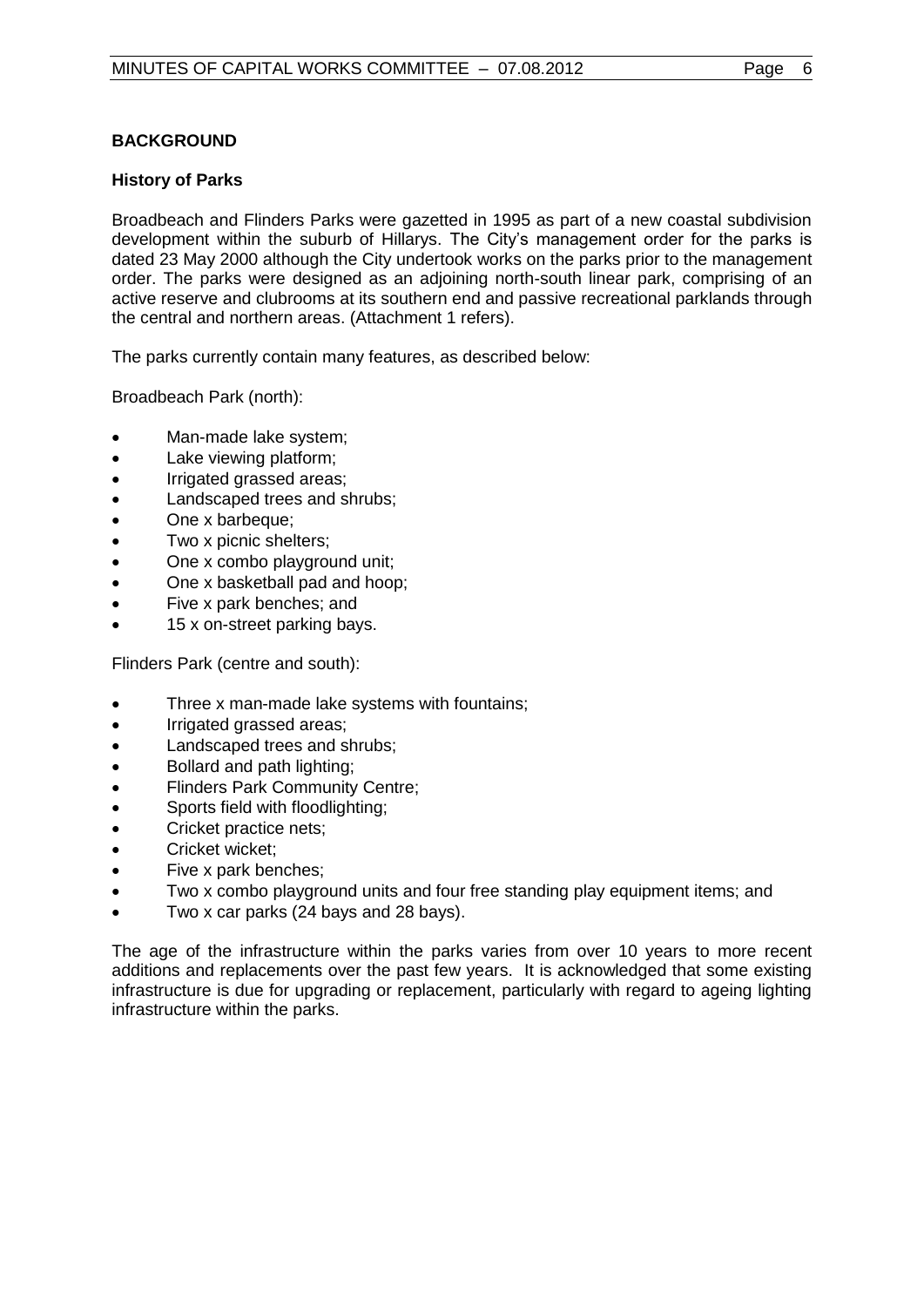# **Community Requests**

The community in the vicinity of the parks takes an active interest in the parks and since 2008, the City has received many requests to resolve operational matters and infrastructure improvements within Broadbeach and Flinders Parks. Most requests have centred on the following matters:

- Dog waste management;
- Algal blooms within the lake systems;
- Shading;
- Lighting replacements;
- Additional seating;
- Play equipment upgrades;
- Tree replacements;
- Fencing repairs; and
- Footpath repairs and alignment.

In addition to specific infrastructure and operational requests, local residents (led by the recently established Friends of Flinders/Broadbeach Park group) have also advocated for the retention of sheoak trees near an existing children's playground in Flinders Park. In June 2011, a 274 signature petition was received by Council, requesting that sheoak trees identified for removal within Flinders Park remain in place until such time as recently planted trees matured to a height where sufficient shade could be provided.

At its meeting held on 20 September 2011 (CJ170-09/11 refers), Council resolved to amend its previous decision to remove *all* sheoak trees within 10 metres of children's playgrounds (CJ199-09/07 refers) to remove only *female* sheoak trees, reducing the number of identified trees for removal within Flinders Park from seven to three.

It was noted within the report that removing the identified female sheoak trees would have limited impact on existing shade provided over the playground infrastructure, as most was provided by the male sheoak trees identified for retention.

#### **Completed Remedial Works and Actions**

In response to the requests received from local residents outlined above, the City has implemented the following works over the past five years:

- Some lighting replacements from bollards to standard path lighting;
- Installation of two additional park benches in Flinders Park;
- Footpath repairs in Flinders Park;
- Additional bins and dog waste bags installed in Flinders Park;
- Removal of dead trees and bushes;
- Replacement of picnic shelter and barbeque in Broadbeach Park;
- Installation of vehicle access gate and bollards in Flinders Park;
- Repaired fencing around existing lake systems; and
- New park signs installed in Flinders Park.

Whilst several new capital items have been installed in the parks during this period, most have been of a minor nature and issues surrounding lighting and path alignments have yet to be considered by the City. Operational issues pertaining to the perceived quality of the lake systems also remain outstanding.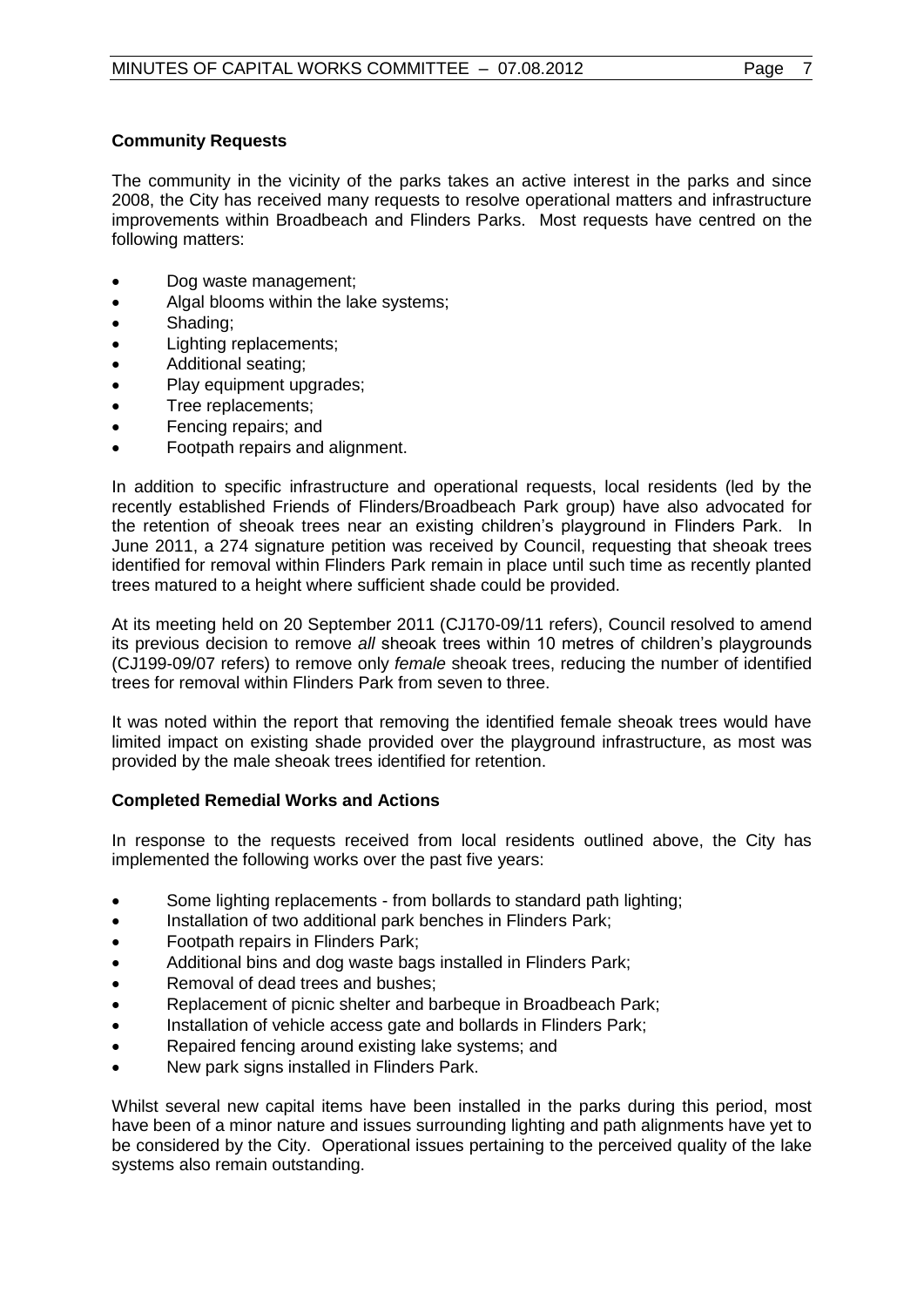#### **DETAILS**

#### **Community Consultation**

In acknowledgment of the diversity and number of actions requested within Broadbeach and Flinders Parks, the City undertook a community consultation process in March and April of 2012 to inform the development of a holistic forward works program for the parks improvement and enhancement.

The consultation process involved a survey being sent to approximately 2,000 residents within a 500 metre radius of the parks, asking people how they currently use the parks and what the future priorities for development should be. Park user groups and facility hirers were also contacted by phone to make comment on future priorities. The full details and outcomes of the consultation process are provided at Attachment 2 of this Report, with the following summary of results provided below:

310 valid surveys returned (15.5% return rate).

In response to direct questions pertaining to suggested areas for improvement, the following proportion of survey respondents indicated support for improvements to the following:

- Pathways condition of established paths: 59.4%;
- Pathways lack of established paths in Broadbeach Park: 58.4%;
- Pathways lack of connecting pathways between Flinders Park and Broadbeach Park: 60.1%;
- Playgrounds adequacy of shade, location and equipment condition: 66.1%;
- Picnic shelter and barbeque area adequacy of paving, seating and shade to meet needs: 58.4%;
- Lighting condition of existing lighting: 64.2%; and
- Landscaping addition of shade trees (without compromising lake views): 59.4%.

Various comments were also received from respondents, the most common of these related to:

- Additional paths;
- Additional seating;
- Additional lighting;
- Dog management;
- Changes to landscaping;
- Algae problems (in the lakes);
- Play equipment upgrades:
- Anti-social behaviour; and
- Enhanced fitness opportunities.

#### **Planned Works**

As part of the City's general asset replacement and maintenance programs, Broadbeach and Flinders Parks have the following projects listed for consideration in the City's Five Year Draft Capital Works Program: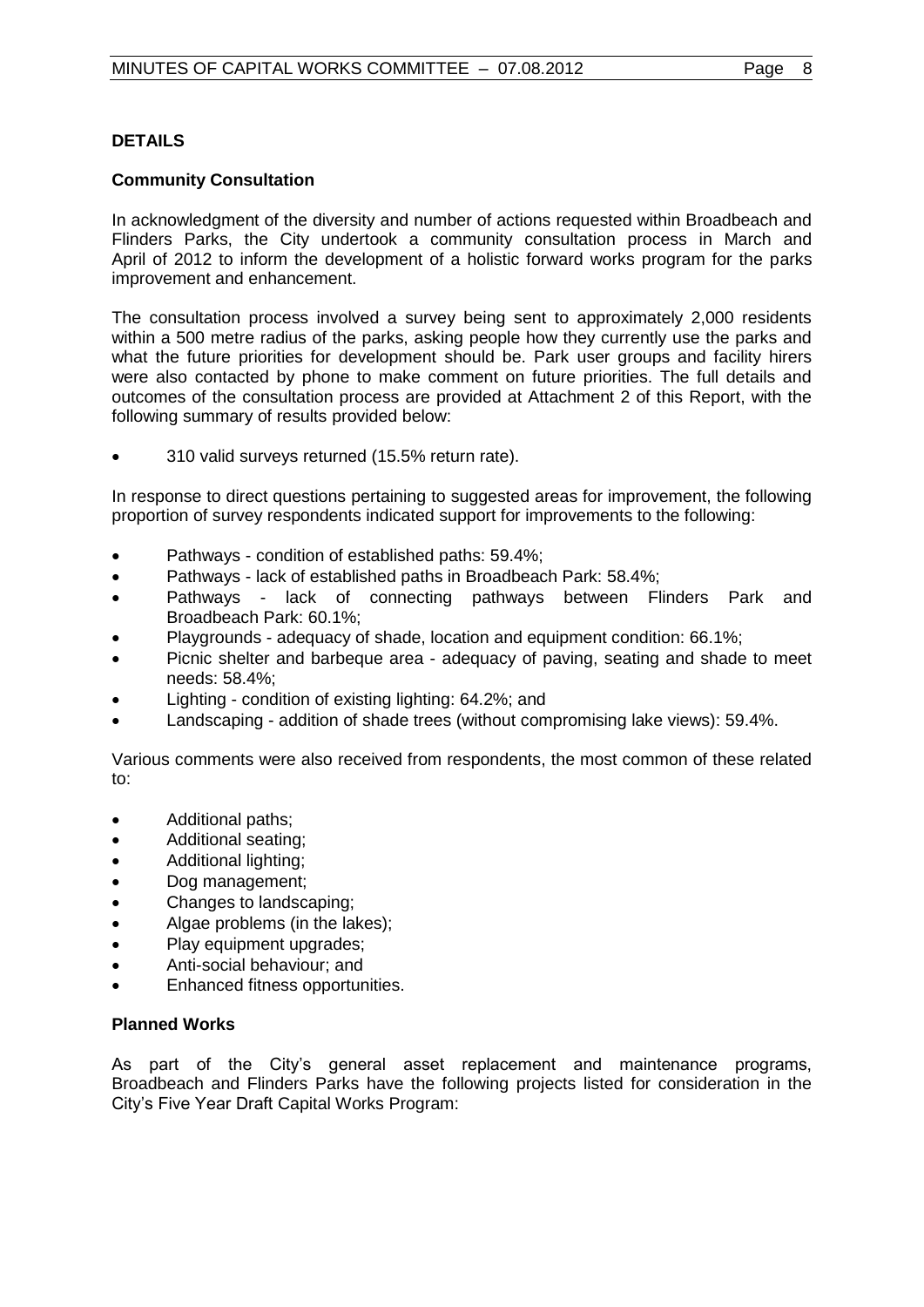| $\bullet$ | Playground replacement in Broadbeach Park                                                                       | 2013/14 |
|-----------|-----------------------------------------------------------------------------------------------------------------|---------|
| $\bullet$ | Major irrigation upgrades in Broadbeach and Flinders Parks<br>(not related to hydro-zoning of sprinkler system) | 2014/15 |
| $\bullet$ | Replacement of soccer goals in Flinders Park                                                                    | 2014/15 |
| $\bullet$ | Building refurbishment of Flinders Park Community Centre                                                        | 2014/15 |

#### **Further Capital Works**

In addition to the planned works identified above, community feedback indicated that a formalised pathway connecting the two parks and increasing the path network would be desirable. Whilst the current path network (see Attachment 3) adequately services the parks, the City will investigate greater formalisation and connection of the existing paths and lighting to progress the support indicated in the public consultation. The cost of any paths and lighting will need to be balanced against the operational necessity of the path and other paths across the City.

The existing lighting in the parks requires upgrading and will be listed for consideration in the draft Five Year Capital Works Program.

With regard to requests for the installation of fitness equipment, the City does not currently have an endorsed program for rolling out infrastructure of this type. A City Parks Assets Management Plan is currently in development that will consider the introduction of new park asset categories, as well as providing a rationale for their appropriate location. Upon adopting the Parks Assets Management Plan, the City will consider the possible installation of fitness equipment within Broadbeach and Flinders Parks.

#### **Operational Matters**

Issues pertaining to the management of dogs and algal blooms in the lakes within the parks are identified as separate operational matters.

With regard to the management of dogs, the City has worked with local residents since 2008 to install additional bins and dog waste bags within the parks in order to encourage the appropriate disposal of waste by dog owners. The parks are also identified as permitted dog exercise areas under the City's *Animals Local Law 1999*, in which dogs may be exercised off-lead, providing they remain under effective control by their owners.

The City considers that efforts undertaken to date with regard to the management of dogs within these park locations are sufficient and, other than providing ongoing Ranger patrols, further actions are not required.

With regard to managing the lake systems, it is acknowledged that actions to improve the appearance of the lakes are required. When the lakes were visually assessed in July 2012 the lake water was clear in three of the lakes and there was slight clouding in the fourth lake, the middle lake in Broadbeach Park, due to suspended sediment.

Algal blooms typically occur in lakes, rivers, estuaries and oceans; high levels of nutrients are the main cause of algal blooms combined with warmer temperatures, bright sunlight and slow-moving or stagnant water. Consequently they usually occur from spring through to autumn.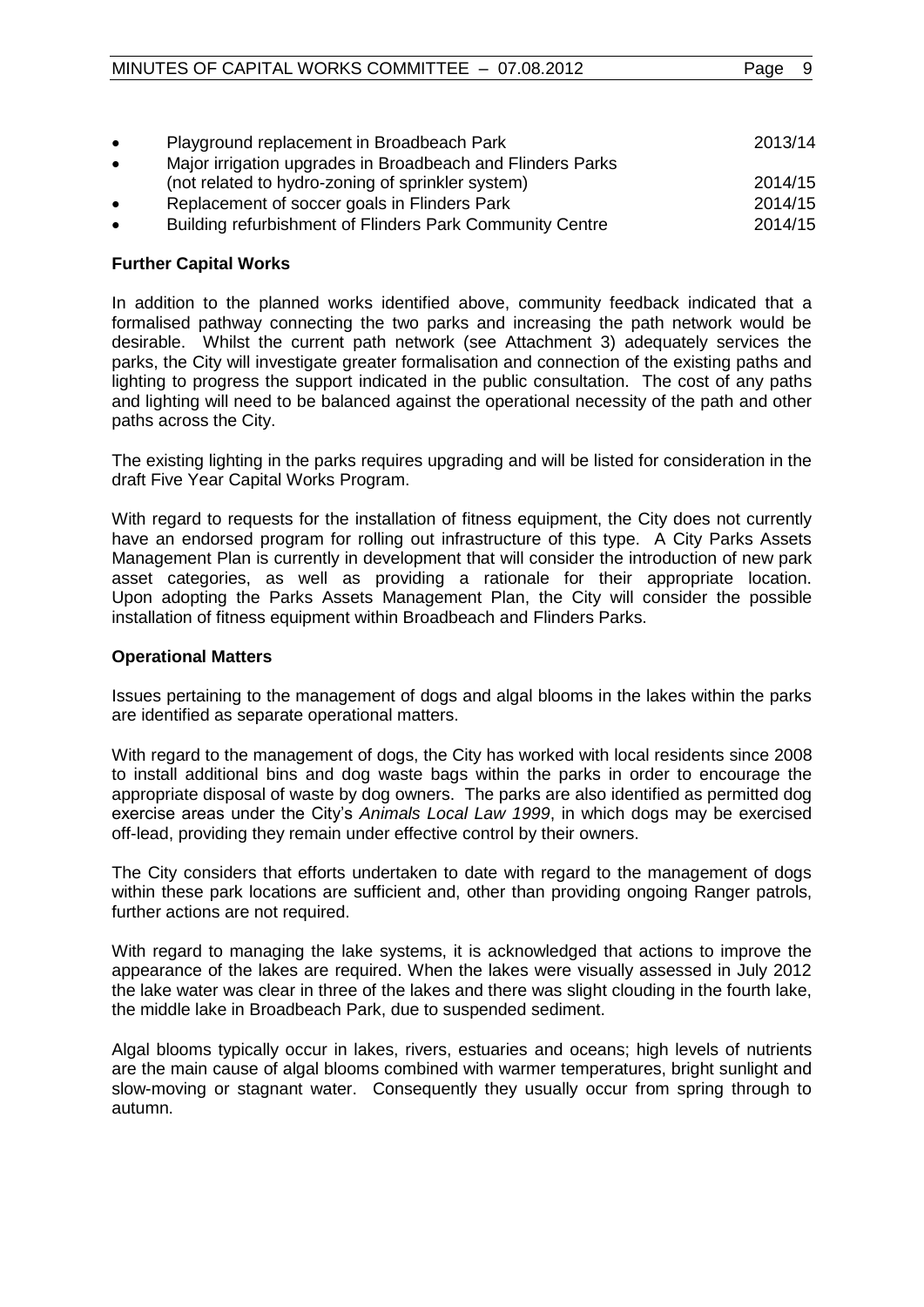Methods of minimising algal growth in the lakes in Broadbeach and Flinders Parks involve change management actions to minimise nutrients entering the lakes. These actions include:

- Removing the grass embankments to the water line and replacing them with a 3-5 metre environmental buffer of low growing native shrubs with a formalised mowing kerb. Viewing platforms or limestone stepped embankments could then be installed at the perimeter of the lakes;
- Modify the fertilising regime around the lakes;
- Ensure grass clipping do not enter the water; and
- Investigate the efficiency / adequacy of the aerators.

Dredging the lakes may not prove to be effective in the long-term if the above change management actions are not implemented as they will minimise the possibility of algae being an issue. These actions would eradicate long term maintenance issues and continue to improve the aesthetics of the lakes and water quality.

If the actions fail to rectify the algae problems then physical removal of the sediment (dredging) will be considered however dredging of the lakes would be a last resort.

The estimated cost for the remedial actions for the lakes is \$70,000 and it is proposed that they be listed in the draft Five Year Capital Works Program for consideration.

#### **Legislation/Strategic Plan/Policy Implications**

**Legislation** Not Applicable.

**Strategic Plan:**

**Key Focus Area:** Leadership and Governance. Community Wellbeing.

**Objective:** To engage proactively with the community. To facilitate healthy lifestyles within the community.

**Policy:**

Community Consultation and Engagement Policy.

#### **Risk Management Considerations:**

Not Applicable.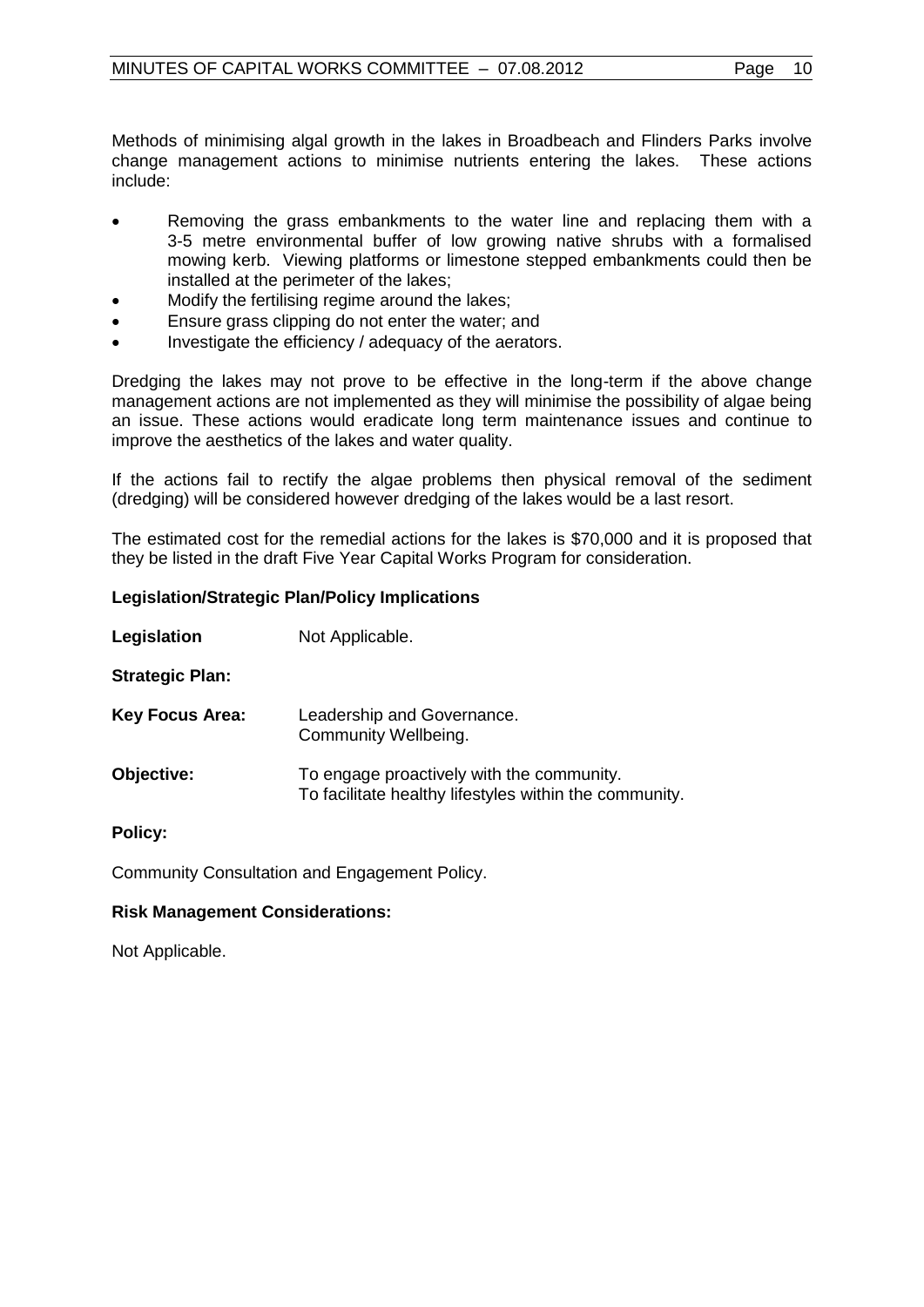#### **Financial/Budget Implications:**

Works already listed for consideration in draft Capital Works Program (CWP):

| <b>Action</b>                                                         | Program        | Year         | <b>Budget</b> |
|-----------------------------------------------------------------------|----------------|--------------|---------------|
| Playground replacement and associated works<br>in Broadbeach Park     | In current CWP | 2013/14      | \$100,000     |
| Major irrigation upgrades in Broadbeach and<br><b>Flinders Parks</b>  | In current CWP | 2014/15      | \$196,000     |
| Replacement of soccer goals in Flinders Park                          | In current CWP | 2014/15      | \$10,000      |
| Building refurbishment of Flinders<br>Park<br><b>Community Centre</b> | In current CWP | 2014/15      | \$184,000     |
|                                                                       |                | <b>Total</b> | \$490,000     |

Further works to be considered for listing in draft Capital Works Program following further evaluation and according to priority within the program include:

| <b>Action</b>                                                                                           | <b>Estimated Cost</b> |
|---------------------------------------------------------------------------------------------------------|-----------------------|
| Remedial actions to lakes                                                                               | \$70,000              |
| Park lighting replacement                                                                               | \$35,000              |
| Investigation and design of new connecting paths and lighting in<br><b>Broadbeach and Flinders Park</b> | \$35,000              |
| <b>Total</b>                                                                                            | \$140,000             |

All figures quoted in this report are exclusive of GST.

#### **Regional Significance:**

Broadbeach and Flinders Parks are classified under the City's Parks and Public Open Spaces Classification Framework as a Local Park and Local Open Space, respectively. As such, they seek to meet the needs of local surrounding residents, rather than a broader regional community.

#### **Sustainability Implications:**

Undertaking a holistic approach to the future planning of Broadbeach and Flinders Parks seeks to achieve sustainable outcomes with regard to the responsible budgeting and phasing of projects and the provision of a high quality public open space for local residents that encourages and facilitates healthy lifestyles.

# **Consultation:**

This report outlines the outcomes of a community consultation process for the future planning of Broadbeach and Flinders Parks.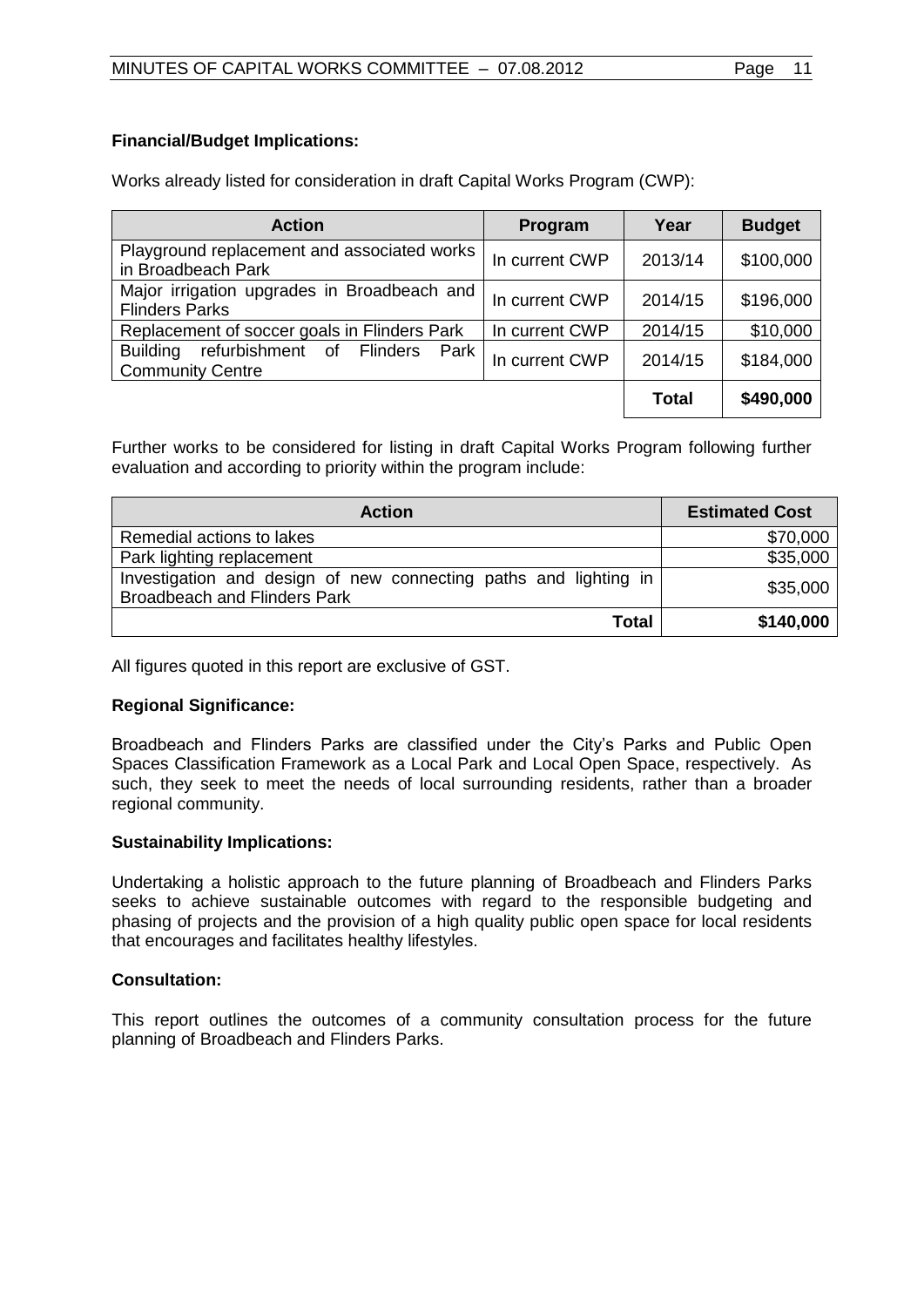#### **COMMENT**

Broadbeach and Flinders Parks are reasonably new parks, are well maintained and well-utilised adjoining reserves in which local residents take an active interest. Due to the number of operational and infrastructure upgrade requests that have been received since 2008 several forms of remedial work have been undertaken in the parks but more significant capital work items have yet to be considered by the City.

It is acknowledged that some of the existing infrastructure in the parks is due for upgrading or replacement, particularly the lighting infrastructure. The community consultation has assisted the City in identifying how people use the parks and their main areas of concern. Whilst future capital works for the parks will be informed by the outcomes of the community consultation the appropriateness and feasibility of the suggested works will need to be considered following further evaluation and investigation and based upon responsible budgeting and benefits to the broader community.

#### **VOTING REQUIREMENTS**

Simple Majority.

#### **OFFICER'S RECOMMENDATION**

That the Capital Works Committee NOTES:

- 1 the outcomes of the Broadbeach and Flinders Park consultation process as outlined in Attachment 2 of this Report;
- 2 the works currently listed in the draft Five Year Capital Works Program for Broadbeach and Flinders Parks; and
- 3 that the following will be listed for consideration in the Five Year Capital Works Program:
	- 3.1 Remedial actions to lakes;
	- 3.2 Upgrade of existing park lighting; and
	- 3.3 Investigation and design of connecting paths and lighting.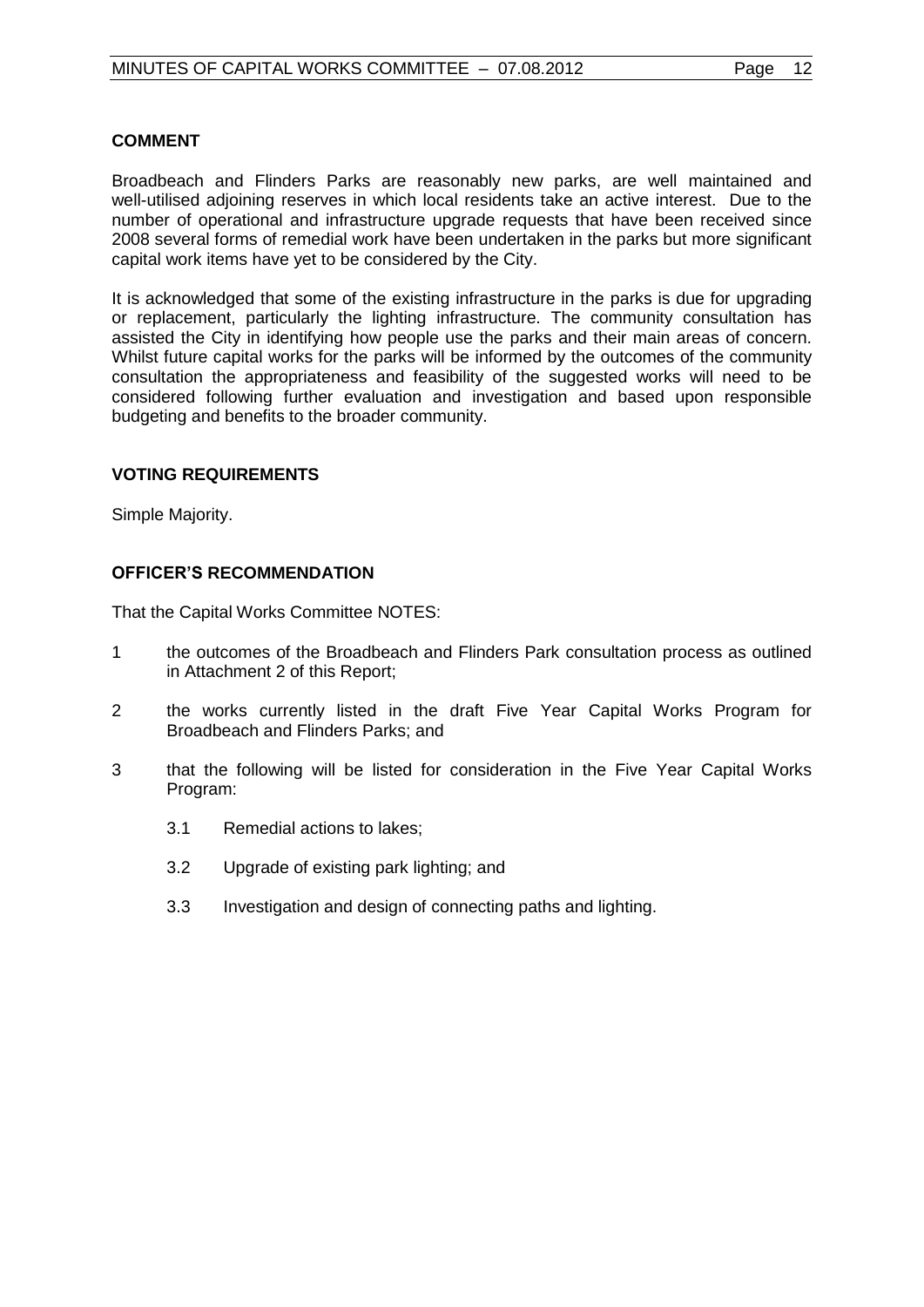**MOVED Cr Amphlett, SECONDED Cr Ritchie that the Capital Works Committee NOTES:**

- **1 the outcomes of the Broadbeach and Flinders Park consultation process as outlined in Attachment 2 of this Report;**
- **2 the works currently listed in the draft Five Year Capital Works Program for Broadbeach and Flinders Parks and REQUESTS a report be presented to a future Capital Works Committee meeting identifying additional works in response to the community consultation.**

#### **The Motion was Put and CARRIED (5/0)**

**In favour of the Motion:** Cr McLean, Mayor Pickard, Crs Amphlett, Corr and Ritchie.

*Appendix 1 refers*

*To access this attachment on electronic document, click her[e](Attach1agnCWC070812.pdf) [Attach1agnCWC070812.pdf](file://coj-fluorine/Minutes/minagenda/FINAL/Attachments/Attach1agnCWC070812.pdf)*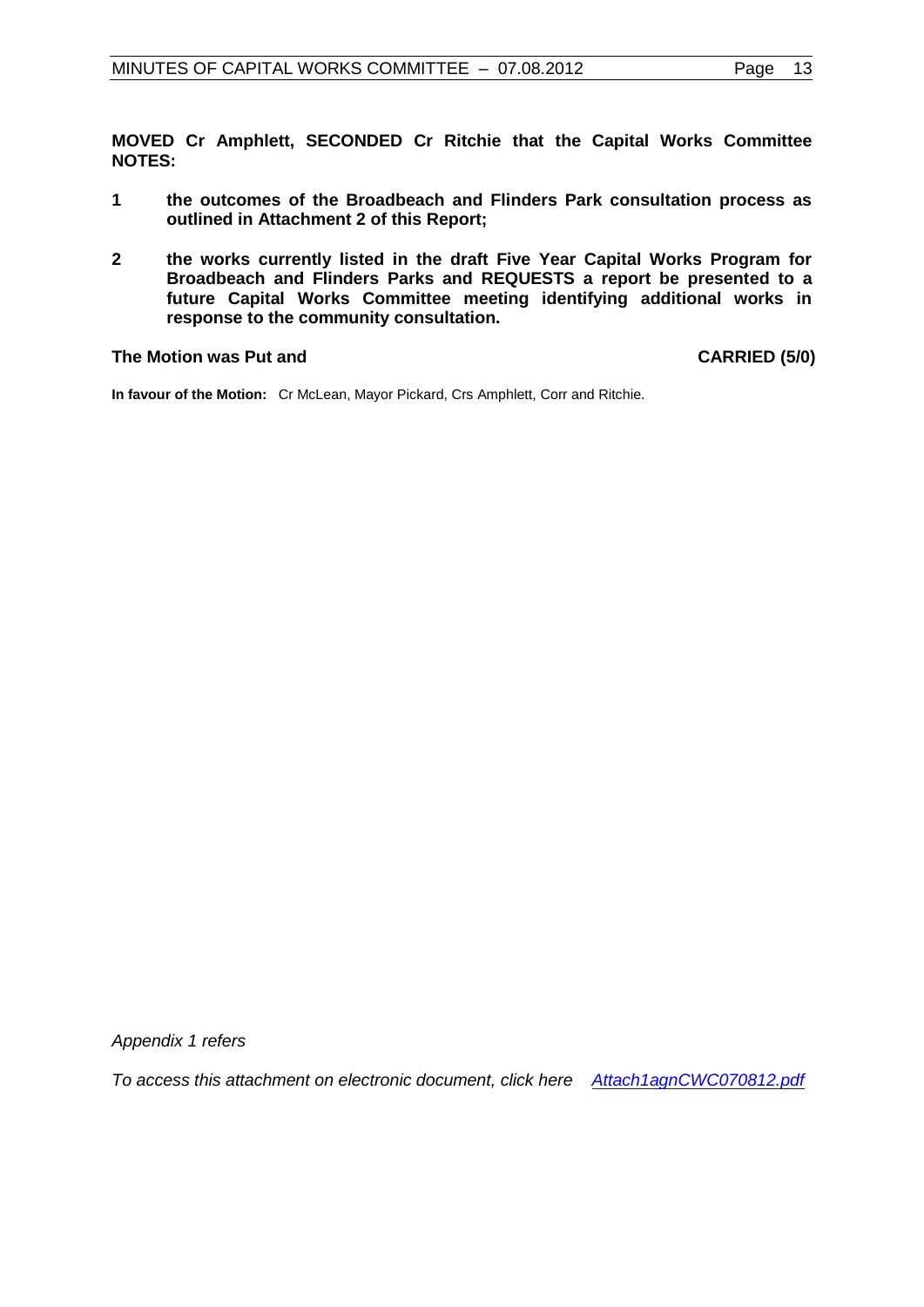# <span id="page-13-0"></span>**ITEM 2 CAPITAL WORKS ACTIVITIES AND PROJECT REPORTING FOR 2012/13**

| WARD:                                  | All                                                   |                               |
|----------------------------------------|-------------------------------------------------------|-------------------------------|
| <b>RESPONSIBLE</b><br><b>DIRECTOR:</b> | Mr Charlie Reynolds<br><b>Infrastructure Services</b> |                               |
| <b>FILE NUMBER:</b>                    | 102496, 101515                                        |                               |
| <b>ATTACHMENTS:</b>                    | Attachment 1                                          | Capital Works Program 2012/13 |

#### **PURPOSE**

The purpose of this report is to provide an update on capital works activities for 2012/13 and determine the Committee's requirements for detailed reporting on specific projects.

#### **EXECUTIVE SUMMARY**

The Capital Works Committee requested that a report be presented at the August 2012 meeting to determine which projects in the Capital Works Program 2012/13 required more detailed reporting.

The Capital Works Project Report, as at 27 July 2012, is attached to provide the Committee with an update on capital works activities for 2012/13 and to assist the Committee in determining for which projects they may require more detailed reports. This report proposes projects for which the Committee may require detailed reporting.

#### **BACKGROUND**

At its meeting held on 26 June 2012 (Item CJ121-06/12 refers), Council resolved that:

*"a report be submitted to the August meeting of the Capital Works Committee to determine which projects in the 2012/13 Capital Works Program require separate reports to be submitted to the Committee in more detail;"*

#### **DETAILS**

At its initial meeting the Capital Works Committee requested that a report be presented at the August 2012 meeting to determine which projects in the 2012/13 Capital Works Program require separate more detailed reports.

The attached Capital Works Project Report provides the Committee with an update of capital works activities, as at 27 July 2012. The report also provides a listing of all Infrastructure Capital Works Projects listed for 2012/13 to assist the Committee in determining for which projects more detailed reports are required. Based upon the high profile, impact on the community and the scale of the budget it is proposed that detailed reports be provided for the following projects: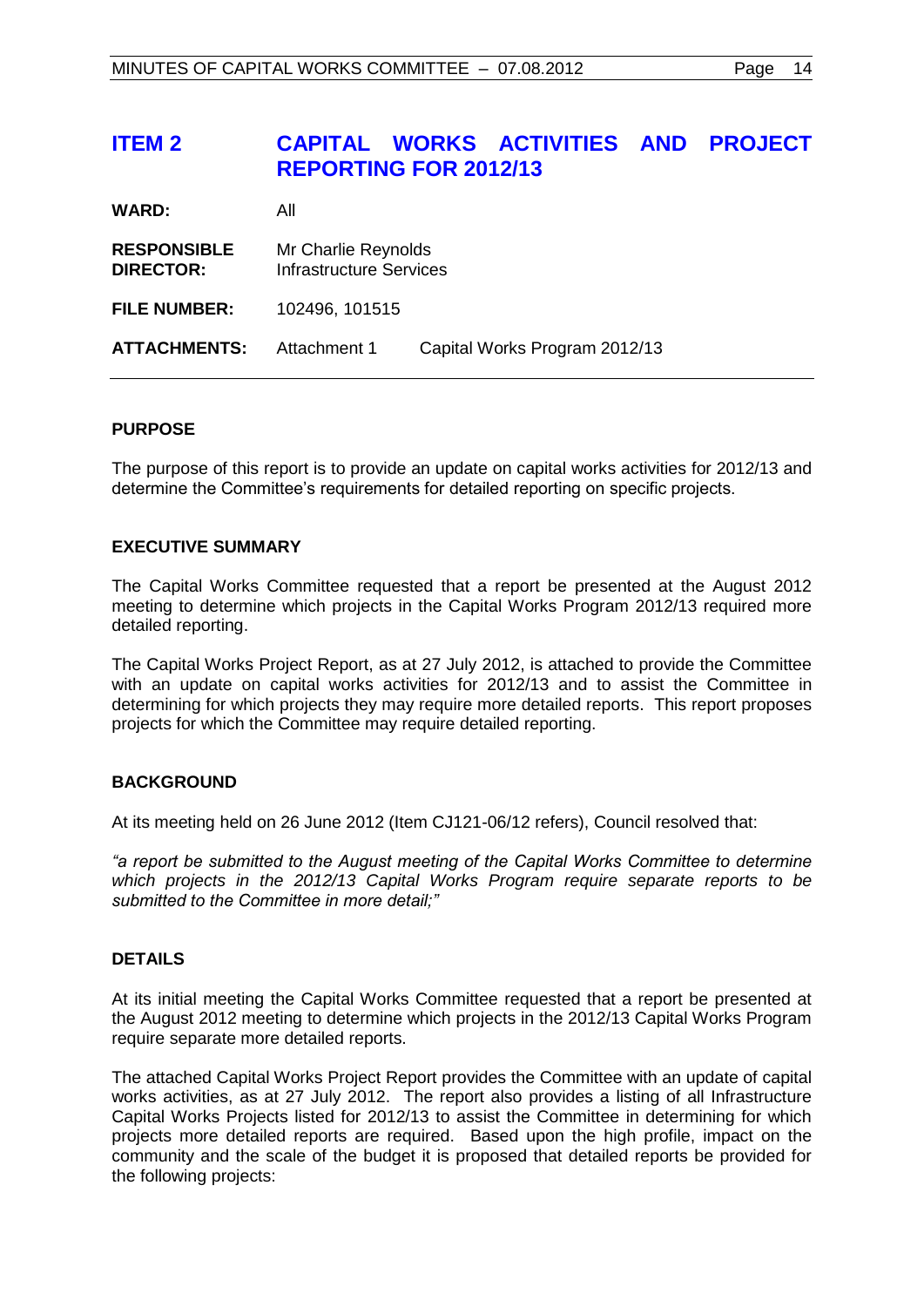| <b>Project Code</b> | <b>Project description</b>             | <b>Frequency</b><br>of Reporting |
|---------------------|----------------------------------------|----------------------------------|
| <b>SBS2025</b>      | Oceanside Promenade Redevelopment      | Monthly                          |
| <b>RDC2006</b>      | Moore Drive duplication                | Monthly                          |
| RDC2011             | <b>Hodges Drive duplication</b>        | Quarterly                        |
| MPP2015             | <b>Currambine Community Centre</b>     | Monthly                          |
| MPP2022             | Tom Simpson Park upgrade               | Monthly                          |
| <b>MPP2027</b>      | Marmion Angling & Aquatic Club Parking | Quarterly                        |
| <b>SSE2020</b>      | <b>Entry Statements</b>                | Monthly                          |
| <b>PEP2537</b>      | Mirror Park Skate Park                 | Monthly                          |
| PDP2069             | Mawson Park - landscape upgrade        | Quarterly                        |
| PDP2070             | Hillarys Park - landscape upgrade      | Quarterly                        |

Note: Quarterly reports will become monthly when works commence.

#### **Issues and options considered:**

The projects proposed above for more detailed reporting to the Capital Works Committee are based on the high profile of the projects, the impact on the community and the scale of the budget.

The options available to Council are:

- 1 Accept the proposed projects for more detailed reporting;
- 2 Not accept the proposed projects for more detailed reporting; or
- 3 Vary the proposed projects for more detailed reporting.

#### **Legislation/Strategic Plan/Policy Implications**

**Legislation** Subdivision 2 of Division 2 of Part 5 of the *Local Government Act 1995. City of Joondalup Standing Orders Local Law 2005.*

A Committee cannot make decisions, on behalf of the Council, that require an absolute majority decision (Section 5.17 of the *Local Government Act 1995)*, in which case, and in accordance with Section 6.8 of the *Local Government Act 1995,* includes approving expenditure not included in the City's Annual Budget. The Capital Works Committee could only recommend to the Council to approve or modify capital works projects.

#### **Strategic Plan**

**Key Focus Area:** Leadership and Governance.

**Objective:** 1.3 - To lead and manage the City effectively.

**Policy** Not Applicable.

#### **Risk Management Considerations:**

Not Applicable.

#### **Financial/Budget Implications:**

Not Applicable.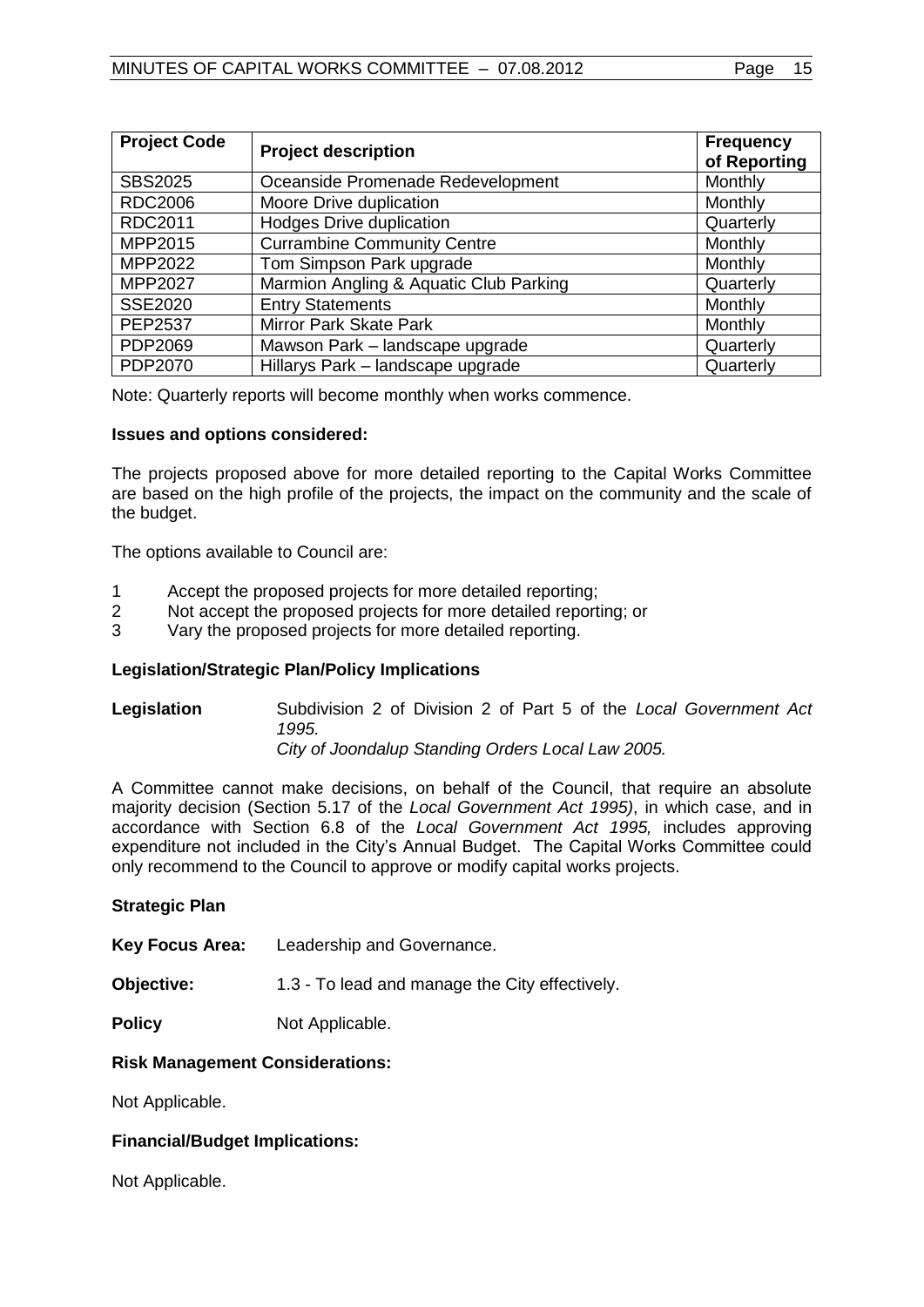# **Regional Significance:**

Not Applicable.

# **Sustainability Implications:**

Not Applicable.

# **Consultation:**

Not Applicable.

# **COMMENT**

There are 319 projects listed in the Capital Works Program for 2012/13. A monthly update on capital works activities will be submitted to the Capital Works Committee each month and more detailed reports will be provided on projects that the Committee determines at the required frequency; that is monthly or quarterly.

# **VOTING REQUIREMENTS**

Simple Majority.

# **OFFICER'S RECOMMENDATION**

That the Capital Works Committee:

- 1 NOTES the update on Capital Works activities for 2012/13 forming Attachment 1 of this Report; and
- 2 REQUESTS that detailed reports on the following Capital Works Projects are provided at the frequency shown:
	- 2.1 Oceanside Promenade Redevelopment monthly;
	- 2.2 Moore Drive duplication monthly;
	- 2.3 Hodges Drive duplication quarterly;
	- 2.4 Currambine Community Centre monthly;
	- 2.5 Tom Simpson Park upgrade monthly;
	- 2.6 Marmion Angling & Aquatic Club Parking quarterly;
	- 2.7 Entry Statements monthly;
	- 2.8 Mirror Park Skate Park monthly;
	- 2.9 Mawson Park landscape upgrade quarterly; and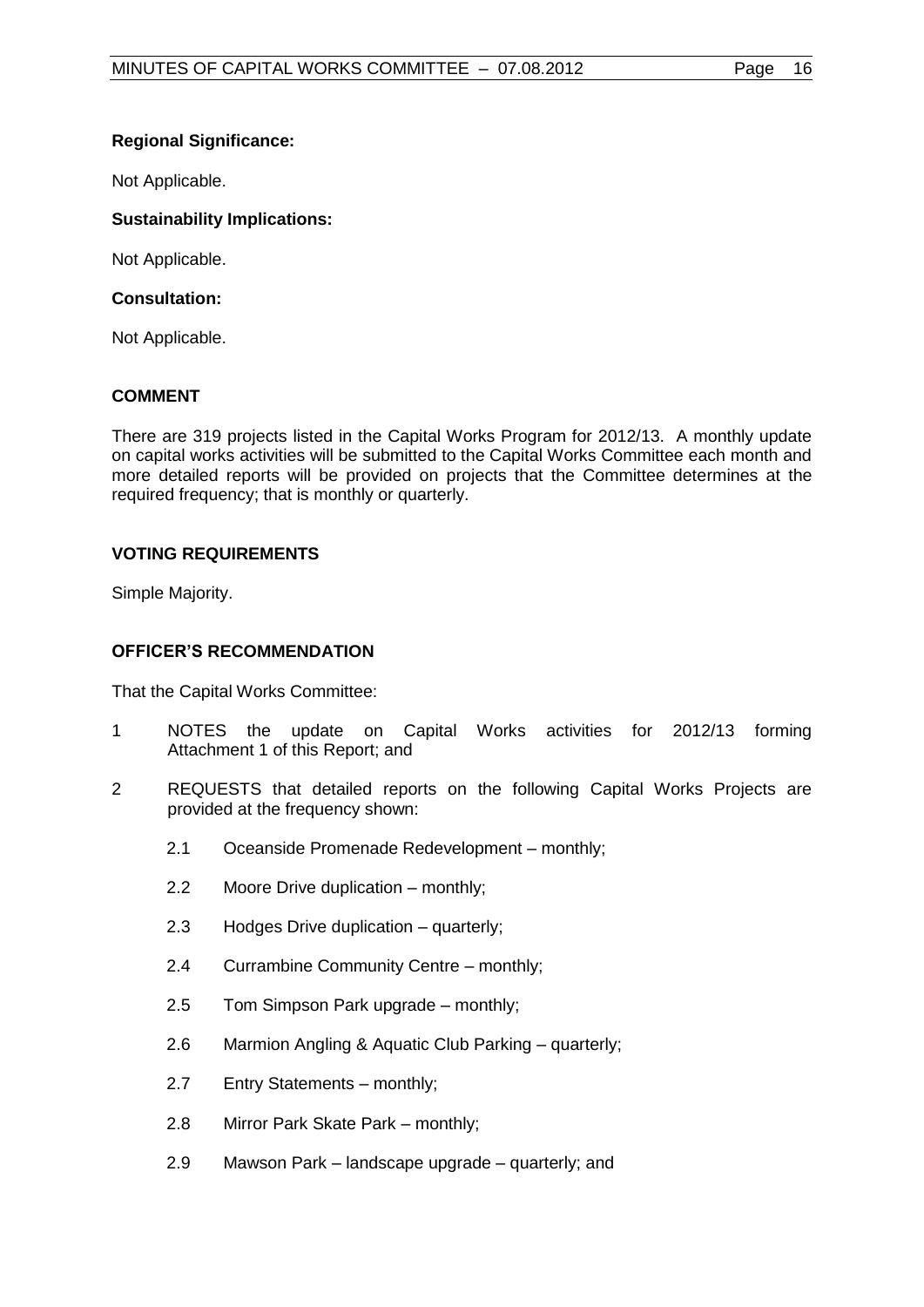2.10 Hillarys Park – landscape upgrade – quarterly.

**MOVED Cr Amphlett, SECONDED Cr Ritchie that the Capital Works Committee:**

- **1 NOTES the update on Capital Works activities for 2012/13 forming Attachment 1 of this Report;**
- **2 REQUESTS that detailed reports on the following Capital Works Projects are provided at the frequency shown:**
	- **2.1 Oceanside Promenade Redevelopment – monthly;**
	- **2.2 Moore Drive duplication – monthly;**
	- **2.3 Hodges Drive duplication – quarterly;**
	- **2.4 Currambine Community Centre and Delamere Park construction – monthly;**
	- **2.5 Tom Simpson Park upgrade – monthly;**
	- **2.6 Marmion Angling & Aquatic Club Parking – quarterly;**
	- **2.7 Entry Statements – monthly;**
	- **2.8 Mirror Park Skate Park – monthly;**
	- **2.9 Mawson Park – landscape upgrade – quarterly; and**
	- **2.10 Hillarys Park – landscape upgrade – quarterly;**
- **3 REQUESTS that a further report be presented to the Capital Works Committee to provide information in the early planning phase in relation to:**
	- **3.1 Warwick Sports Club Refurbishment;**
	- **3.2 Hawker Park Community Facility; and**
	- **3.3 Bramston Park Community Facility;**

**and other community facility projects as prioritised by the administration for consideration.**

#### **The Motion was Put and CARRIED (5/0)**

**In favour of the Motion:** Cr McLean, Mayor Pickard, Crs Amphlett, Corr and Ritchie.

*Appendix 2 refers*

*To access this attachment on electronic document, click here[Attach2agnCWC070812.pdf](file://coj-fluorine/Minutes/minagenda/FINAL/Attachments/Attach2agnCWC070812.pdf)*